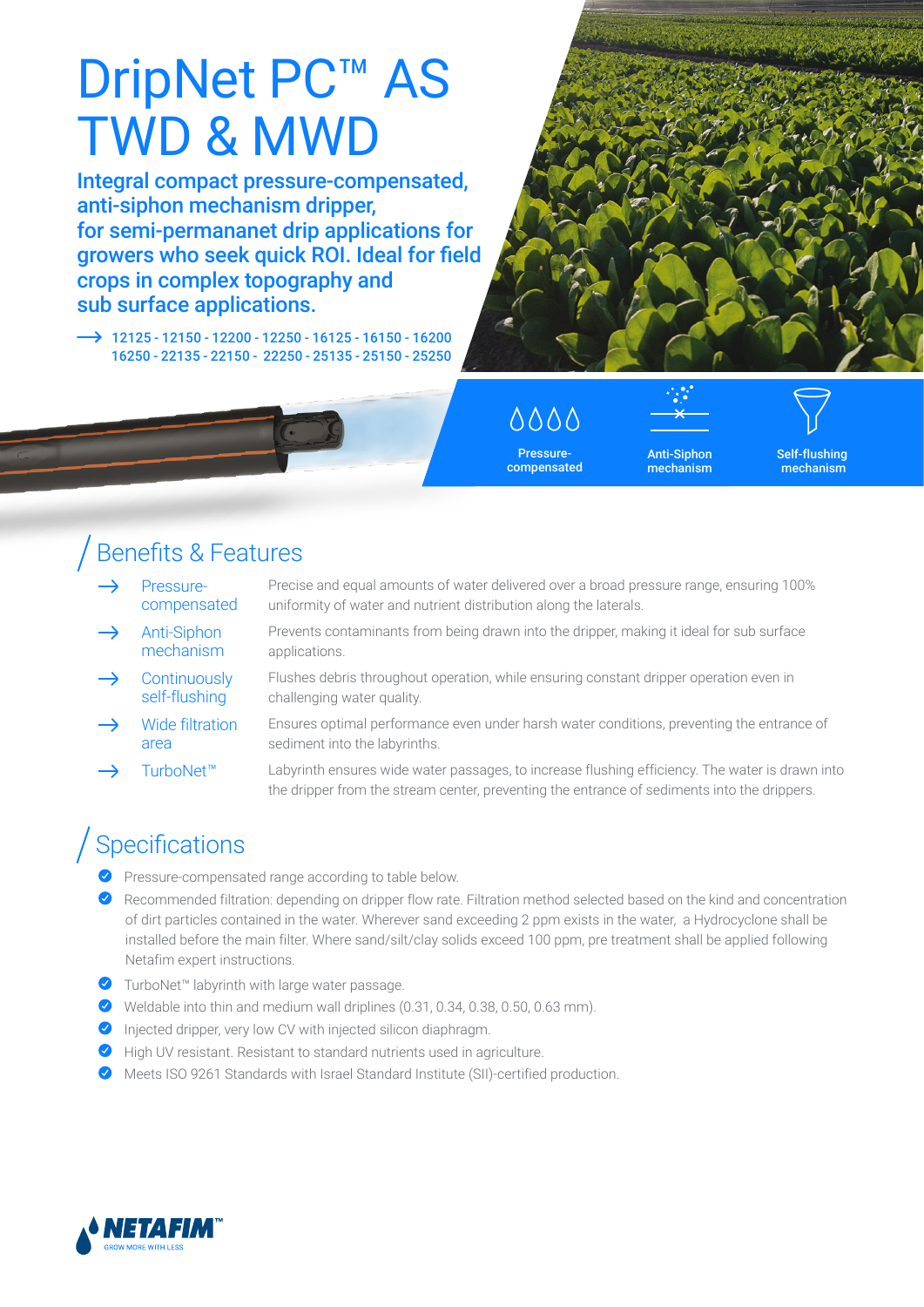#### $\rightarrow$  DRIPPERS TECHNICAL DATA

| <b>FLOW</b><br>RATE*<br>(L/H) | <b>WORKING</b><br><b>PRESSURE</b><br>RANGE (BAR) | <b>WATER PASSAGES DIMENSIONS</b><br>WIDTH-DEPTH-LENGTH<br>(MM) | <b>FILTRATION</b><br><b>AREA</b><br>(MM <sup>2</sup> ) | CONSTANT | <b>EXPONENT*</b> | <b>RECOMMENDED</b><br><b>FILTRATION</b><br>(MICRON)/(MESH) |
|-------------------------------|--------------------------------------------------|----------------------------------------------------------------|--------------------------------------------------------|----------|------------------|------------------------------------------------------------|
| 0.6                           | $0.25 - 2.5$                                     | $0.52 \times 0.60 \times 22$                                   | 42                                                     | 06       |                  | 130/120                                                    |
| 1.0                           | $0.40 - 3.0$                                     | $0.61 \times 0.60 \times 8$                                    |                                                        | 1.0      |                  | 130/120                                                    |
| 1.6                           | $0.40 - 3.0$                                     | $10.76 \times 0.73 \times 8$                                   |                                                        | l.6      |                  | 200/80                                                     |
| 2.0                           | $0.40 - 3.5$                                     | $0.84 \times 0.80 \times 8$                                    |                                                        | 2.0      |                  | 200/80                                                     |
| 3.0                           | $0.40 - 3.5$                                     | $1.02 \times 0.88 \times 8$                                    |                                                        | 30       |                  | 200/80                                                     |
| 3.8                           | $0.60 - 3.5$                                     | $1.02 \times 0.88 \times 8$                                    |                                                        | 38       |                  | 200/80                                                     |

\* Within working pressure range

#### $\rightarrow$  DRIPLINES TECHNICAL DATA

| <b>MODEL</b> | <b>INSIDE DIAMETER</b><br>(MM) | <b>WALL THICKNESS</b><br>(MM) | <b>OUTSIDE DIAMETER</b><br>(MM) | <b>MAX. WORKING</b><br><b>PRESSURE (BAR)</b> | <b>MAXIMUM FLUSHING</b><br><b>PRESSURE (BAR)</b> | <b>KD</b> |
|--------------|--------------------------------|-------------------------------|---------------------------------|----------------------------------------------|--------------------------------------------------|-----------|
| 12125        | 11.80                          | 0.31                          | 12.42                           | 2.5                                          | 2.9                                              | 1.35      |
| 12150        | 11.80                          | 0.38                          | 12.56                           | 3.0                                          | 3.5                                              | 1.35      |
| 12200        | 11.80                          | 0.50                          | 12.80                           | 3.0                                          | 3.9                                              | 1.35      |
| 12250        | 11.80                          | 0.63                          | 13.06                           | 3.0                                          | 3.9                                              | 1.35      |
| 16125        | 16.20                          | 0.31                          | 16.82                           | 1.8                                          | 2.1                                              | 0.40      |
| 16150        | 16.20                          | 0.38                          | 16.96                           | 2.2                                          | 2.5                                              | 0.40      |
| 16200        | 15.50                          | 0.50                          | 16.50                           | 2.5                                          | 3.3                                              | 0.55      |
| 16250        | 15.50                          | 0.63                          | 16.76                           | 2.8                                          | 3.6                                              | 0.55      |
| 22135        | 22.20                          | 0.34                          | 22.88                           | 1.5                                          | 1.7                                              | 0.18      |
| 22150        | 22.20                          | 0.38                          | 22.96                           | 1.8                                          | 2.1                                              | 0.18      |
| 22250        | 22.20                          | 0.63                          | 23.46                           | 2.5                                          | 2.9                                              | 0.18      |
| 25135        | 25.00                          | 0.34                          | 25.68                           | 1.2                                          | 1.4                                              | 0.04      |
| 25150        | 25.00                          | 0.38                          | 25.76                           | 1.4                                          | 1.6                                              | 0.04      |
| 25250        | 25.00                          | 0.63                          | 26.26                           | 2.0                                          | 2.3                                              | 0.04      |